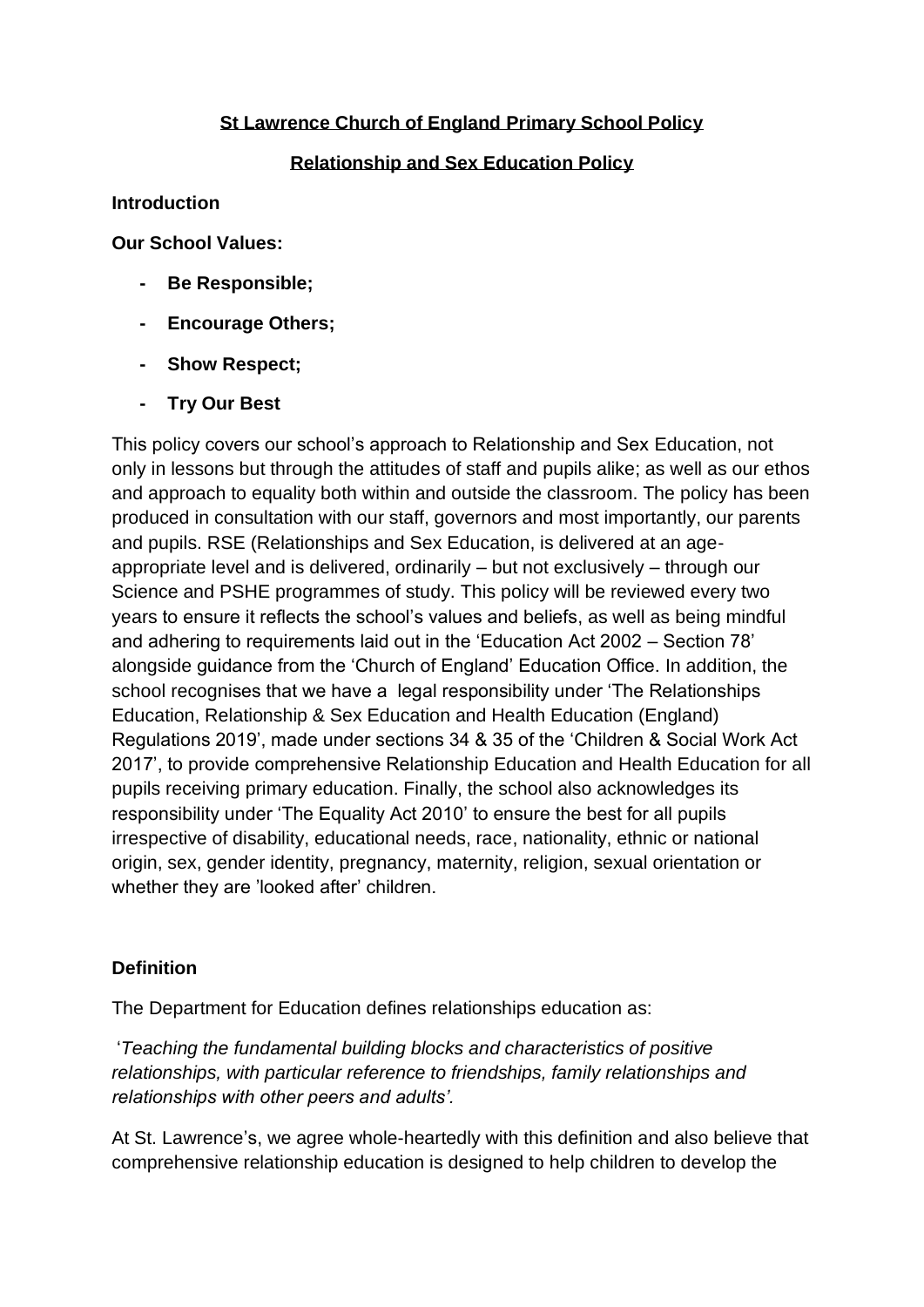skills to recognise and manage healthy relationships online and in the real world. We aim to build self-esteem and encourage exploration of personal identity.

It is about helping children understand and make sense of the world in which they are growing up in; to recognise the differences and similarities between their peers and their families and to understand the fact that every human being is different and has the right to be respected. In addition, we believe comprehensive relationship education helps children to develop their vocabulary and emotional literacy to enable them to talk about and manage their emotions. It helps children build their own support networks and have the confidence to ask for help when they feel unsafe.

Our policy and practice is also based upon good practice, consistent with Shropshire Council recommendations, in particular the county's 'Respect Yourself' programme of study. This policy is also cross-referenced and consistent with other policies such as Safeguarding & Child Protection, Anti-Bullying, Equal Opportunities, SEND Code of Practice.

# **Defining Sex Education at St Lawrence CE Primary School**

Although The Relationships Education, Relationship & Sex Education and Health Education (England) Regulations 2019, makes Relationship Education compulsory in all primary schools from September 2020, Sex Education is currently **not** compulsory. However, the Department for Education continues to recommend that all primary schools should have a sex education programme tailored to the age and maturity of the pupils.

As set out in the guidance it is up to individual schools to determine whether they need to cover any additional content on Sex Education to meet the needs of their pupils. We, like many other schools already choose to teach some aspects of sex education and will continue to do so. We recognise that some parents may be uncomfortable with the thought of their children receiving sex education in primary school. Equally, we recognise it is completely natural for children to have questions about sex, their bodies and to be curious about where they came from. Children have easy access to the internet and are able to view so much material online, meaning that they can attempt to self-educate but we believe it is better that they receive age appropriate answers from school staff (and parents); peers and web material could provide distorted or inaccurate information. In our school, sex education provides an opportunity to answer children's questions about where they came from and time to explore their own stories. Children need to understand how a baby is conceived and formed, through being taught about the human life cycle in Science (National Curriculum).

Furthermore, RSE should ensure that all children are prepared for both the physical and emotional changes of puberty including menstruation. Children need to understand how both girls and boys bodies function and change as they grow into adults. We believe that sex education should allow children a safe space to ask the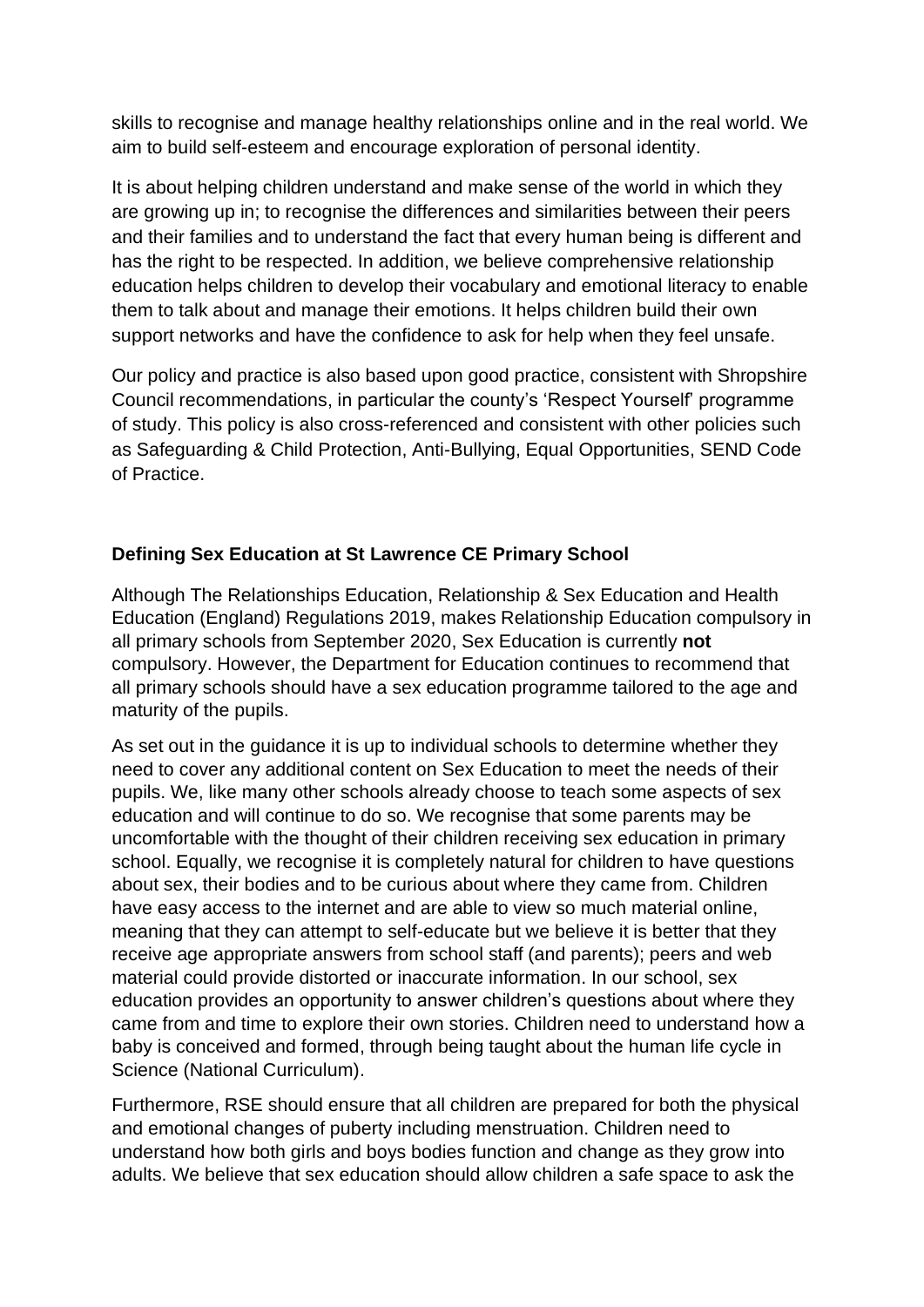questions they may have without shame or judgement. Evidence states that a graduated, age-appropriate, spiral curriculum is the best way of preventing discussions on sex, reproduction and private body parts becoming taboo and ensures that children don't become embarrassed unnecessarily. We believe it is essential to give our young people the learning that will enable them to live safe, fulfilled and healthy lives. This includes ensuring that they have the skills to keep themselves safe from harm and develop positive and healthy relationships, free from exploitation pressure or abuse. To this end, the school fully utilise guidance of RSE delivery through the county's 'Respect Yourself' programme of study.

### **Safeguarding and Child Protection**

Child Protection and Safeguarding procedures as laid down in Keeping Children Safe in Education (DfE), our Safeguarding & Child Protection Policy and Shropshire L.A's guidance will be followed. All referrals, whatever their origin, must be taken seriously and must be considered with an open mind, which does not pre-judge the situation. The procedures adopted for handling cases of potential physical, emotional, sexual abuse and neglect (including failure to thrive) involving children and young persons, are based on the principle that the interests and welfare of the child or young person are always of paramount importance.

Confidentiality must not prevent action if the child is 'at risk'. Teachers will also listen sympathetically to anything a child tells them in confidence. However, if a teacher feels that a child is at risk (immediate or otherwise) then the school's 'Designated Safeguarding Lead' will be informed, in accordance with the Child Protection Procedures, a copy of which is available for parents in school. In such an event, the child would be fully supported through this process by appropriate staff members.

## **Moral and Values Framework**

The Relationship and Sex Education Policy will be sensitive towards the established morals and values framework of all the major world religions and philosophies. The RSE Policy is complimentary with the Religious Education Policy and the Personal, Social and Health Education Policy.

## **Whole School Approach**

It is our belief that RSE is the responsibility of all staff and is integral to teaching a broad and balanced curriculum, educating the whole child and adhering to the 'Keeping Children Safe in Education 2019' statutory guidance.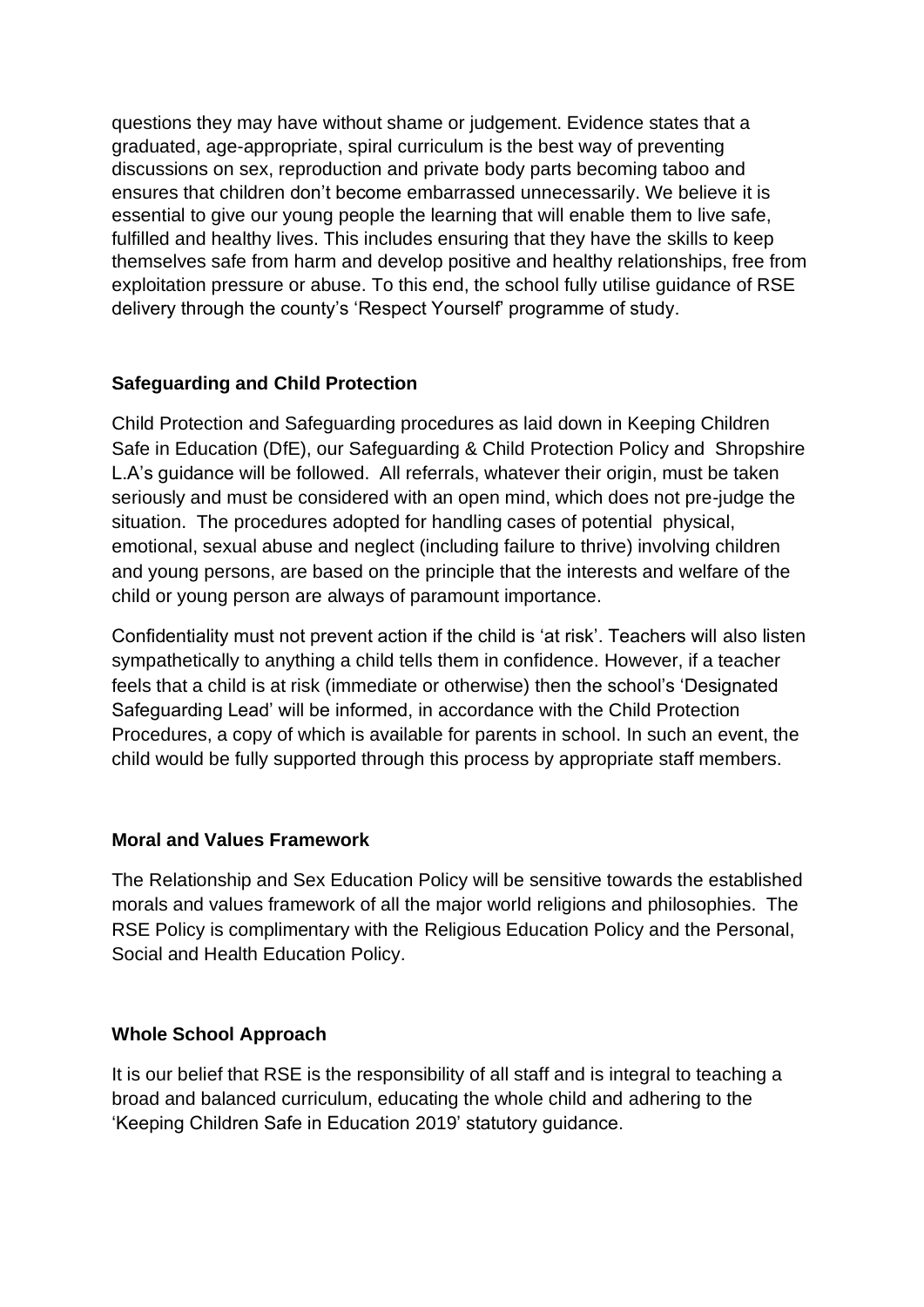Pupils' questions will be responded to by all staff (teaching and non-teaching) as they arise in a straightforward way. Factual, simple and correct information will be provided using correct terminology for body parts and functions appropriate to the age of the child.

We do not want school staff to feel under pressure to answer difficult questions on the spot and will use distancing techniques such as referring the question to a question box. This allows time for reflection about the most appropriate way to respond. Staff have been provided with a process for responding to questions.

Any concerns arising concerning a child or any indications that a child or children are at risk of harm or in danger will be discussed with the designated safeguarding lead, in accordance with the school's safeguarding & Child Protection Policy.

The use of sexualised language, swear and slang terms, including homophobic language will be addressed with pupils and as appropriate parents/carers and where necessary logged with L.A. as hate-related.

# **Access to the RSE Curriculum for Pupils with SEND**

Under the 2019 Equalities Act, it is imperative that those pupils who have Special Educational Needs & Disabilities (SEND), must enjoy full and unrestricted access to the RSE curriculum. The school and the teachers must be flexible and mindful of tailoring content and teaching to meet the needs of all SEND children, regardless of their developmental stage. This may require further work to be undertaken with a pupil/group of pupils; consideration given to differentiation and if necessary the school should deliver sessions on a one to one basis. It is worth noting that children with SEND are more vulnerable to exploitation, bullying and other issues related to their specific need(s).

The NSPCC's 'PANTS' rules are shared with all pupils and can help those with learning difficulties to understand how to stay safe:

- Privates are private;
- Always remember your body belongs to you;
- No means no:
- Talk about secrets that upset you;
- Speak up, someone can help.

These rules are backed up with explanations. Posters are displayed around the school.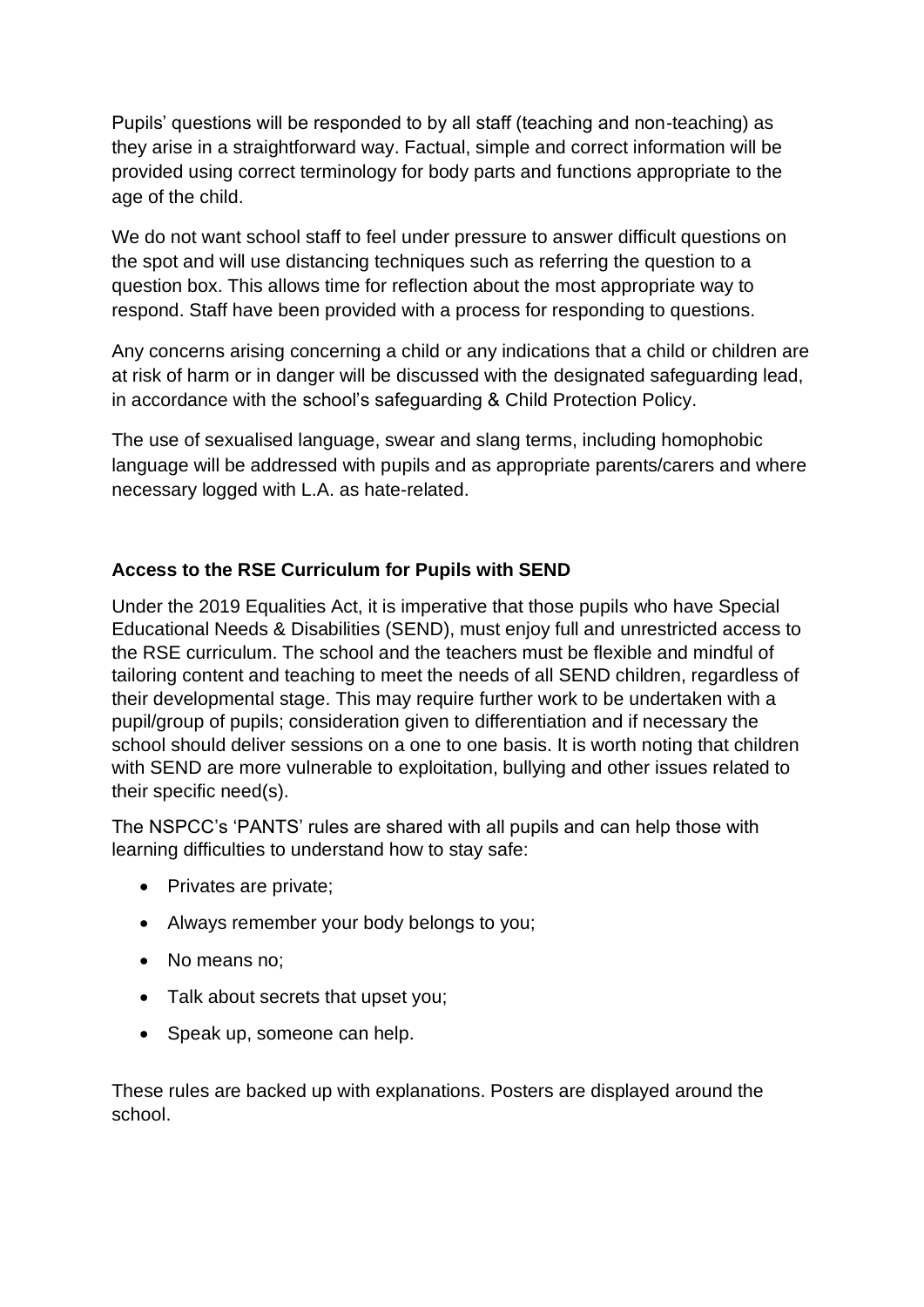# **Organisation**

The main delivery of RSE is through PSHE, but some aspects are also taught through other subject areas such as science and PE. It is taught by the class teacher, and where possible other members of staff to provide a gender balance, whenever possible. Work in single and mixed gender groups and small groups will be used based on learning and developmental need.

As already referenced, we use the *'Shropshire Respect Yourself: Eat Better, Move More*', RSE programme. This teaches children to understand and respect themselves and their bodies as part of a healthy lifestyle approach. The RSE topic has three sections; Choices and Challenges, Changes and Care and Commitment. In year 5 & 6 there is a greater emphasis on the changes that occur in puberty. Year 6 uses the Shropshire RSE Transition Programme.

Pupils are taught about relationships and encouraged to discuss issues. We teach the parts of the body, using the correct terminology, how these work and how we change as we grow. We encourage children to ask for help, providing reassurance that change is part of life's cycle.

Relationships Education begins in the Nursery when children are taught how to make friends, build relationships, manage and communicate their feelings through the Personal, Social and Emotional area of learning in line with the EYFS developmental framework. Children are introduced to characteristics and key concepts using stories, in role play and through sensitive daily interactions with children as they play and learn.

In Science lessons in Key Stage 1 the children are taught about how humans change and grow and how a baby is born. The focus is on changes and growing, keeping our bodies and ourselves healthy and safe. For this aspect we follow the guidance material in the national scheme of work for science. In Key Stage 2 we teach about life processes and the main stages of the human life cycle in greater depth.

## **Aims**

RSE in our school is part of the personal, social and health education curriculum. This is integrated within the wider school curriculum and complements and overlaps with the general ethos and life of the school.

To provide a planned, age appropriate scheme of work, designed to capitalise on the fascination and interest that children have about themselves, their own growth and development and to offer reassurance that such changes are normal and natural.

In planning and presenting our RSE programme we provide the opportunity for pupils to express themselves within a trusted and safe environment, following agreed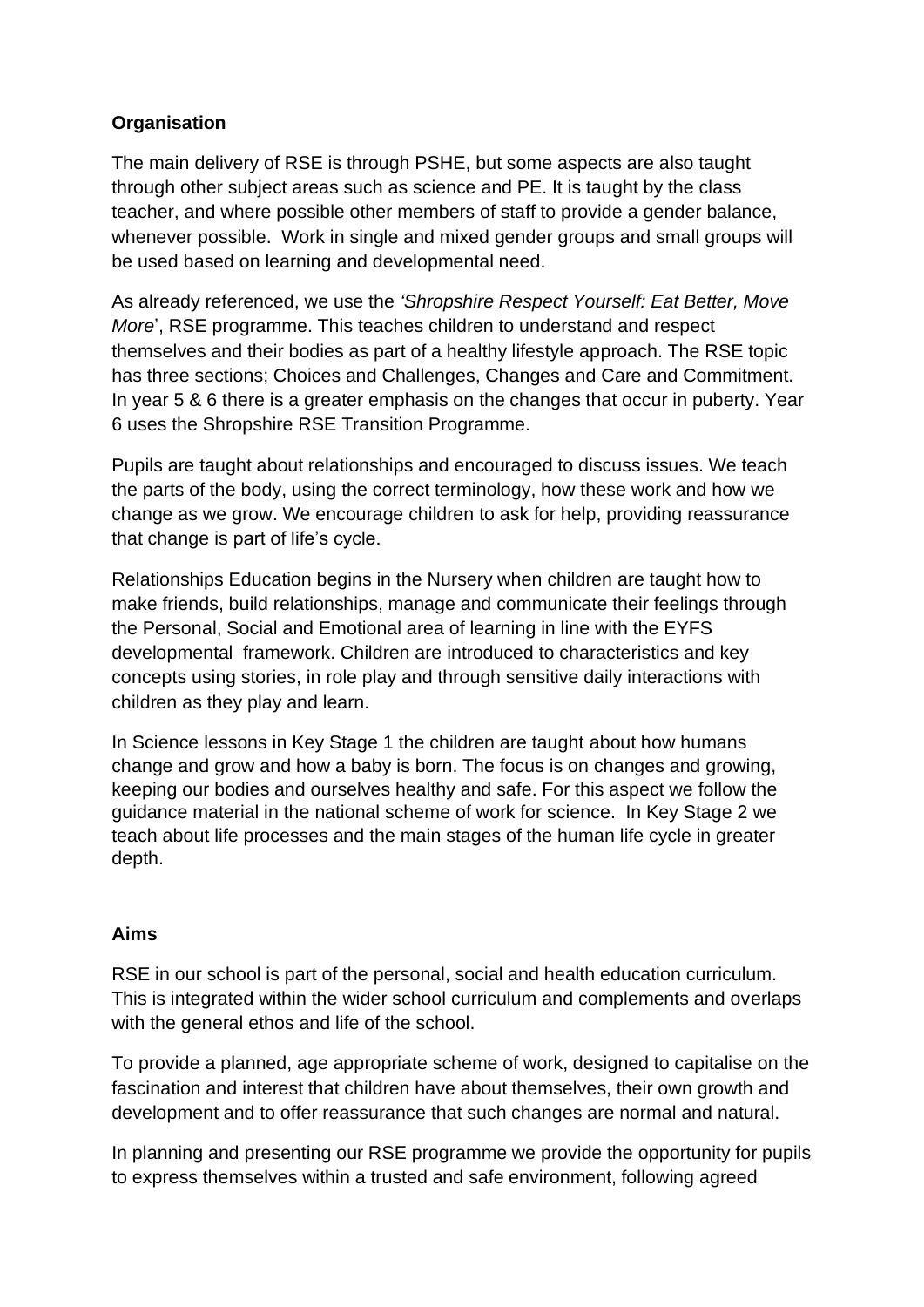ground rules. We want to reassure children of their value and self-worth including aspects of dignity, self- respect and self-restraint, help them to have a responsible attitude towards personal relationships including mutual respect and care, and to develop sensitivity towards the needs of others, providing knowledge of loving relationships and the human reproductive process.

We aim to inform children on matters of personal hygiene and related health issues, encourage exploration of values and moral issues taking into account physical and moral risks associated with certain behaviour, educate against discrimination and prejudice and help prepare children to make informed choices about relationships.

# **Our Scheme of Work ('Respect Yourself') aims to:**

- Raise and promote positive self-esteem;
- Help pupils develop their skills and confidence in making decisions, communication, assertiveness, self-expression, respect for themselves and others;
- Help pupils communicate and understand their feelings and emotions;
- Provide pupils with skills necessary to keep themselves happy and safe;
- Prepare pupils for the physical and emotional changes of growing up;
- Offer opportunity for pupils to develop and clarify their attitudes and values;
- Counteract myths and misinformation;

• Challenge media stereotypes, oppression and prejudice and promote equal opportunities;

• Explain the meaning of words in a sensible and factual way, using correct names for body parts and functions;

• Provide reassurance that change is part of the life cycle and help pupils accept variations;

• Develop the confidence to seek help, support and advice.

## *Relationship and Sex Education (RSE) includes the following objectives:*

• To give accurate and objective information to address any misconceptions that may have arisen when children access information from a wide variety of sources.This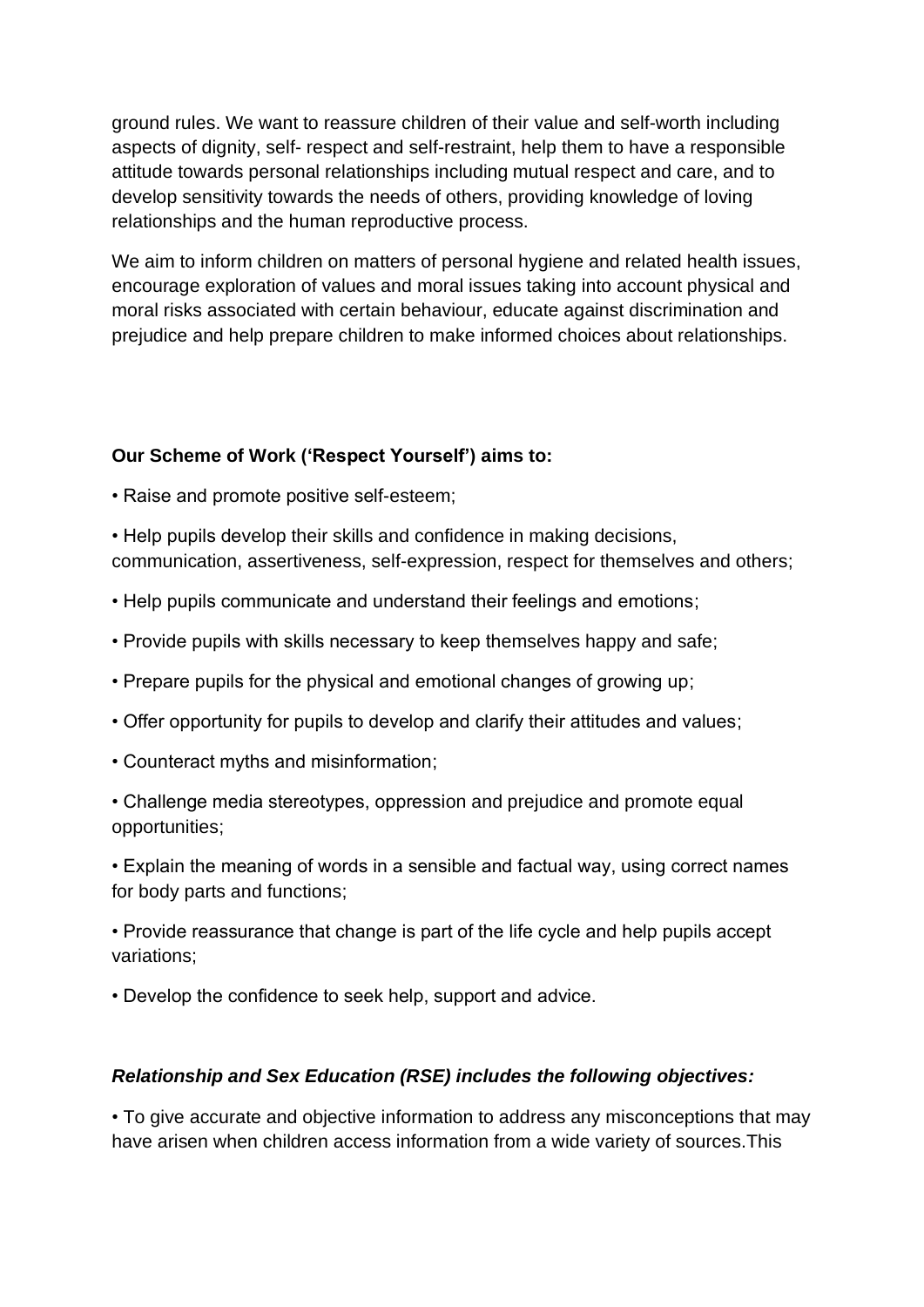information will be presented in the context of family life, of loving relationships and respect for others as well as their own bodies.

• To build on children's natural curiosity about themselves and the world they live in. Promoting enquiry led learning where children are encouraged to carry out investigation of the human body, documenting patterns of growth and development in the natural world so that they understand that such changes are normal and part of our own human life cycle.

• To work with parents to provide a well balanced viewpoint on all aspects of RSE for children so that their social, emotional and physical health is safeguarded.

• Foster a culture of acceptance and openness where questions and discussion can take place without embarrassment.

• Develop skills in personal relationships, e.g. communication, assertiveness, decision-making, and build and develop self-esteem by helping children to understand their responsibilities, rights, opportunities and choices.

• Help children to understand the value of family life. To appreciate, respect and understand the importance of families locally and globally

• Ensure children are able to understand the information that they acquire and provide them with contexts where they are able to consider and evaluate the information they receive.

• Help children develop the confidence to seek help, support and advice and to know who and where to go to in order to access this.

#### **Home-school Partnership**

We believe that parents also, have a key role in delivering relationship and sex education to their child/children. We aim to provide a programme in partnership, ensuring all pupils receive high quality provision in line with national good practice recommendations and statutory requirements.

It is hoped that the school curriculum and ethos of the school complements and enhances home teaching & values, giving regard to the value of family life & loving as well as the importance of stable relationships.

We provide parents with opportunities to discuss the school's policy and practice. Parents will be informed about the timing of the delivery and offered an opportunity to look at resources, **ahead** of these being delivered in school. Parents are encouraged to discuss and ask questions.